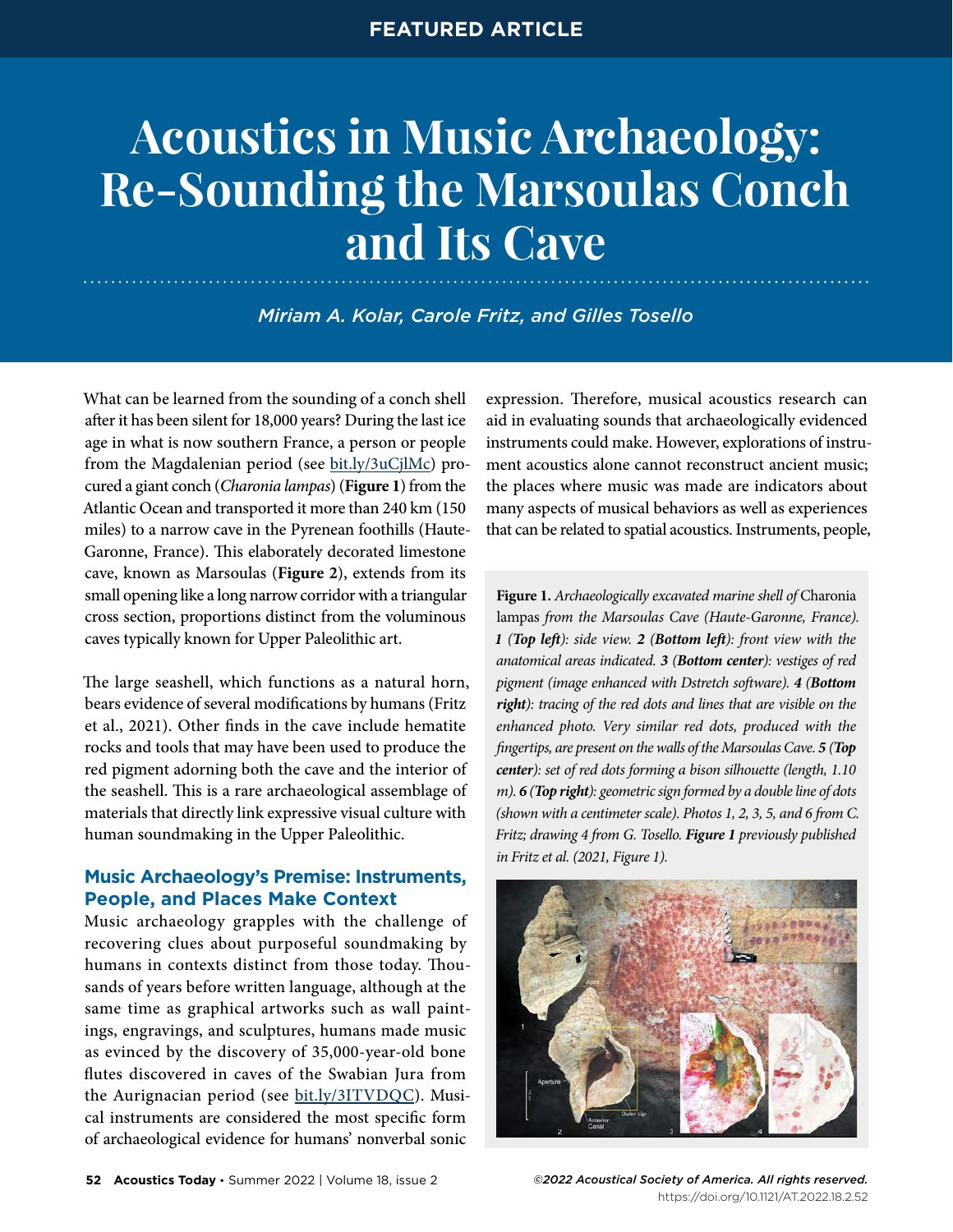

**Figure 2.** *Three-dimensional (3D) profile of the Marsoulas Cave from the entrance to the end (gray area). The decorated sections known as panels G35-G38 are presented as examples of the visual reconstructive methodology (Fritz et al., 2016). Note the cave's triangular cross-section (top left), and the location of its central bison panel, the site of preliminary acoustical measurements. Figure 2 previously published in Fritz et al. (2016, Figure 1).*

and places together create the musical context explored in archaeological interpretations.

Archaeology must produce inferences regarding past human lives via remnant materials (see [tinyurl.com/2a6te2m2](https://tinyurl.com/2a6te2m2)), whereas acoustical science provides a physical basis for exploring those materials in terms of their production and transformation of sound. Acoustics and auditory science can be joined with archaeological methods to reconstruct aspects of sonic communication by humans in past settings (Kolar, 2018). Although musical instrument acoustics have been applied in many archaeological studies, less attention has been given to spatial acoustics of archaeological sites that are not known as musical or theatrical venues, such as the decorated cave where the Marsoulas conch was recovered in 1931. At that point, the conch was catalogued as a drinking vessel or ritual cup.

As an example of the utility of acoustical methods in exploring an archaeological context with musical evidence, this article highlights the study of the Marsoulas conch horn and its cave. The antiquity of Upper Paleolithic sites such as the Marsoulas cave, many of which are noted for their wall art, requires the broadest definition of music as nonverbal soundmaking by humans. The comparison of the visual artworks in this cave with techniques used to decorate the sound-producing conch that was found inside the cave demonstrate a symbolical

connection between the instrument and place. In both the wall art and the shell modifications, there is pattern replication, evidence of compositional strategies, and exploration of forms from nature. To decorate the cave and the conch, humans were using visual expressive techniques that parallel those employed in historical and present-day art making; whether Paleolithic people also extended such media manipulation strategies to sonic expression is unknowable, yet is a topic to be approached through a cognitive archaeological framework. However, there is much information about past music making that can be explored through acoustical science, which provides the tools for evaluating instrument performance features, contextual manipulation, and physical interactions between sound producers and performance settings.

## **Music Archaeology's Acoustical Expansion**

A field once focused on the identification of soundproducing instruments from archaeological materials (Eichmann, 2018), music archaeology now employs acoustics, following a larger trend in archaeology to integrate scientific methods from fields appropriate to the materials or topics being investigated (Johnson, 2020). Musical acoustics has gained recognition as the archaeometrical approach to characterizing ancient and historical soundproducing instruments, such as techniques employed to reconstruct the Deskford carnyx, a 2,000-year-old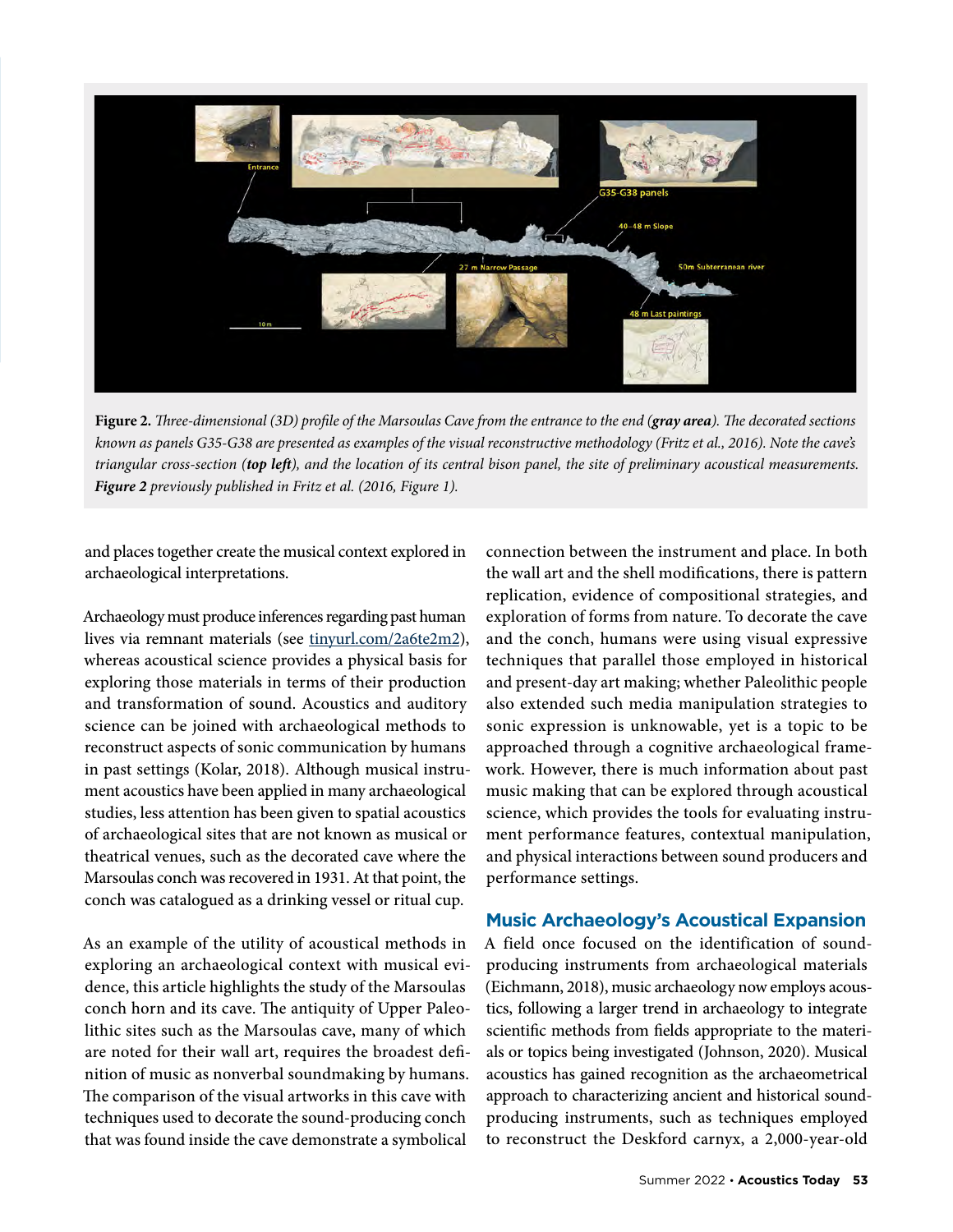Celtic brass sculpture as well as a lip-reed aerophone (see [tinyurl.com/2adkpap3](https://tinyurl.com/2adkpap3)) (Campbell and Kenny, 2012).

Beyond musical instrument acoustics, a variety of acoustical research areas are being pursued in music archaeology. Spatial and architectural acoustical methods enable the exploration of interconnections between instruments and sites of their excavation or documented use, such as in the musical instrument-supported acoustical survey of the central platform and plaza at the Inca administrative city Huánco Pampa (see [rogeratwood.com/article/inca](https://rogeratwood.com/article/inca-power-politics/)[power-politics](https://rogeratwood.com/article/inca-power-politics/)) (Kolar et al., 2018). Along with a standard spatial acoustics test signal, that study employed humanproduced sounds with archaeologically appropriate instruments (a conch shell horn, a whistle, and human voice) repeated to account for performance variations. Although necessary in connecting physical acoustics with their human perceptual implications, the auditory sciences are infrequently applied, with notable exceptions such as a recent multimodal study of flintknapping (Smith, 2020) in which acoustic feedback was considered a feature in the crafting of stone tools.

Studies of performance mechanics further refine archaeological interpretations about sound-producing instruments. Much attention has been given to the contentious topic of whether certain bones found in Paleolithic archaeological contexts may have been flutes; biologist and flautist Jelle Atema has conducted detailed experiments in both instrument production and performance to recommend nuanced criteria for the evaluation of proposed sound-producing instruments (Atema, 2014). When performance explorations are connected anthropologically, as in the archaeo-ethnomusicological study of Andean music by Olsen (2002), reconstructive hypotheses can be evaluated in terms of known practices across cultures. Musical acoustics methods enable the reevaluation of archaeological classifications previously made without physical explorations to revise functional hypotheses, as in the study of sucked trumpets across prehistoric Europe and North America (Rainio, 2016). Thus, it becomes clear that acoustics and auditory science offer a range of theoretical and experimental tools to inform music archaeology's expanding terrain (Stöckli and Howell, 2020).

Whereas research in musical instrument acoustics (see [newt.phys.unsw.edu.au/music\)](http://newt.phys.unsw.edu.au/music/) aids in the mechanical evaluation and description of archaeological objects that can produce sound (Wolfe, 2018; Campbell, 2021), research on spatial acoustics is equally important in characterizing the settings for past music making and musical perception. Architecture can be sound enhancing, such as the temple of Kukulkán (ca 1050-1300 CE) at Chichén Itzá (see [tinyurl.com/2s3pynke](https://tinyurl.com/2s3pynke)) (Lubman, 1998). Buildings and structures can also be sound producing, such as the pre-Hispanic "sprung dance floor" in the site of Viejo Sangayaico (ca 1000-1615 CE) in southeastern Perú (Lane, In Press). Reconstructions of place-based musical practices present opportunities to study soundmakers in context, such as research on conch shell horns at Chaco Canyon (see [whc.unesco.org/en/list/353\)](https://whc.unesco.org/en/list/353/) in the North American southwest (Loose, 2012) and in recent aerophone reconstructions from the first-millennium metropolis of Teotihuacan near Mexico City (see [whc.unesco.org/en/list/414\)](https://whc.unesco.org/en/list/414/) (Both, 2021).

Acoustic interactions between sound-producing instruments and both built and natural structures provide clues to identify and characterize past human musical activities and experiences of particular places. For example, the study of two early-twentieth century carillons in Toronto, Ontario, Canada (see [acousticstoday.org/heritage-carillons](https://acousticstoday.org/heritage-carillons)) explored "the instrument and its context...holistically, more accurately reflecting the musical sensitivity of a carillonist" by "spectral analysis of audio samples of each bell at different musical dynamic levels [that] enabled the analysis of the acoustic qualities of the bells and the mechanical action of the instruments" (Orr, 2021, p. 1). Orr's in situ research detailed the instrument-building interactions that influence performance practices as well as audience perceptions. The cross-comparison of spatial and instrument acoustics can suggest ritual functions, as in the study of conch shell horns in the enigmatic first millennium BCE stone architecture of Chavín de Huántar, Perú (see [whc.unesco.org/en/list/330\)](https://whc.unesco.org/en/list/330), where parallel ducts filter and project the fundamental tones of these instruments between a hidden carved monolith and a countersunk plaza that is decorated with relief carvings of conch shell horn performers (see [tinyurl.com/yacxey3d](https://tinyurl.com/yacxey3d)) (Kolar et al., 2012).

# **Acoustical Music Archaeology: Investigating the Marsoulas Conch and Its Cave**

Studying how the Marsoulas conch sounds and the ways its sound can be transformed within the painted cave where it was discovered reveals physical parameters about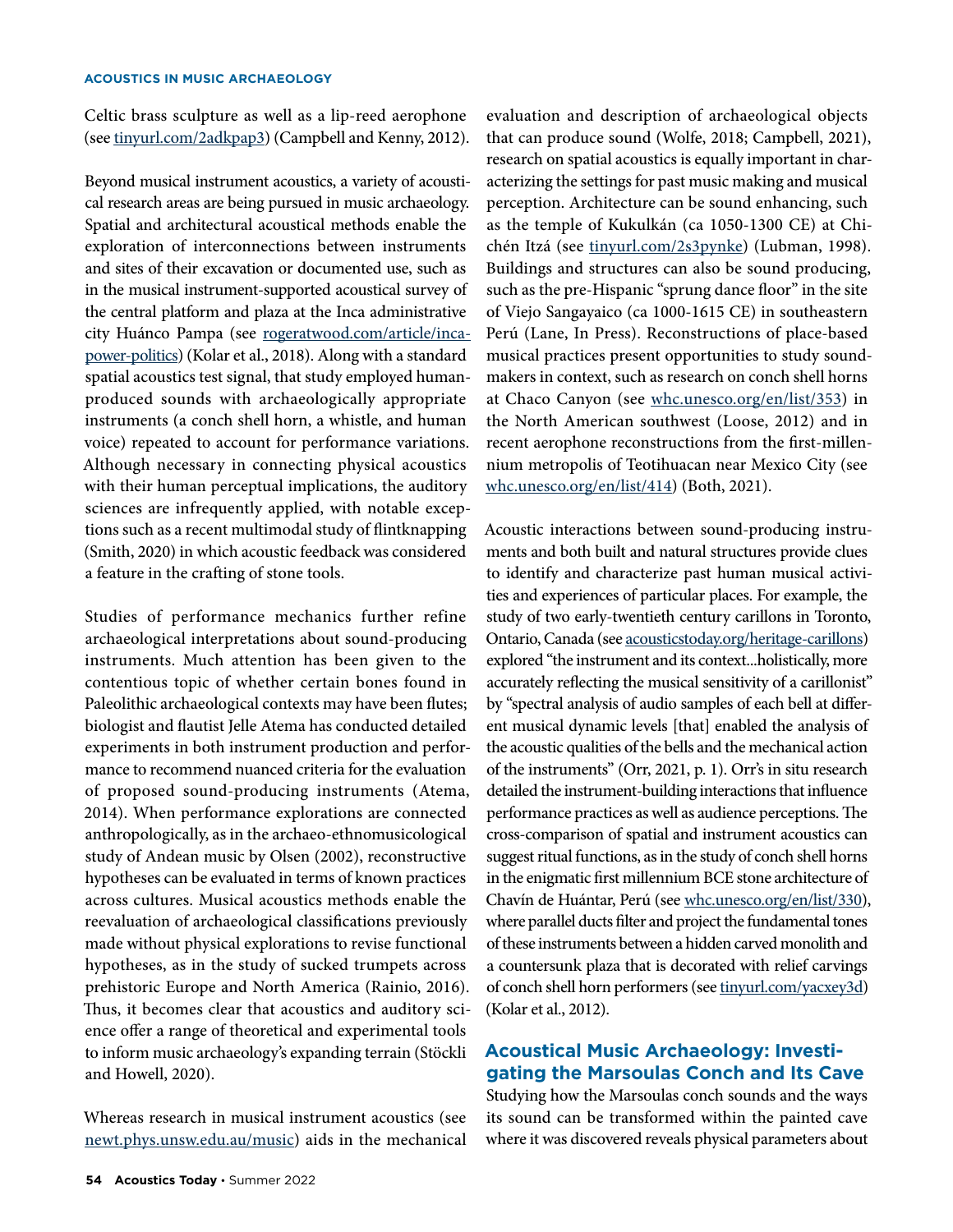ancient music in a site that was previously only renowned for its elaborate visual artwork. In the cave, around 500 motifs, including geometric markings and more than 340 paintings of animal and human figures both engraved and painted in red (hematite) and black (charcoal), cover the short walls of a limestone corridor long ago carved out by water. "The art of Marsoulas is of profound stylistic originality with few equivalents in the region from the same period" including naturalistic horses, bison, and other horned animals (Fritz et al., 2016).

Marsoulas cave's small cross section is a physical constraint for both visual and musical expressive activities within the cave that guides hypotheses about possible social configurations, limiting where and how many people could have engaged with the art and acoustics. For example, it could be practical to project the sound of the powerful conch shell along the median axis of 100 meters (328 feet), yet even a few people within the cave could dampen the sound, as demonstrated in performance tests.

The first step in a music archaeological investigation is questioning the musical premise. Only recently was the Marsoulas conch identified as a possible sound-producing instrument, nearly a century after its archaeological recovery. Initial research on the seashell documented its physical and acoustical features and presented physical evidence for its modification and use as a tool for sonic expression (Fritz et al., 2021). The investigators' approach to the Marsoulas conch included characterizing human modifications to the shell that include strike marks around its lip, an opened spire, and a mysterious circular perforation that may have pierced the external spire and extends through two turns of the horn inside (Fritz et al., 2021). Performance acoustics were explored at the Maison des Sciences de l'Homme in Toulouse, France (MSHS-T) where a musicologist and horn player performed the seashell as a lip-valve "natural horn." The performance of the artifact shell produced sounding tones of fundamental frequencies at 256, 265, and 285 Hz, with harmonics typical of such instruments having a conical bore (interior cavity) (Wolfe, 2020).

To corroborate their experimental verification of the seashell as a sound-producing instrument, the investigators sought ethnographical analogies for similarly modified shells, which sometimes have external mouthpiece modifications and additions, as shown in **Figure 3**, *right panel*, 6-10.



**Figure 3.** *The* Charonia *wind instrument. Left panel: 1 (left): sagittal section of the 3D model of the shell that makes it possible to visualize the hole drilled at the level of the sixth spire. 2 (Top right): detail of the circular perforation drilled from the apex. The streaks on the edge are due to a skidding tool. 3 (Middle right): top view of the 3D model showing the perforation. 4 (Bottom right): 3D cross section at the level of the seventh spire. 5: (Bottom right): the conch of Marsoulas in its Magdalenian context (hypothetical restitution). 6: (Top left): conch from Southeast Asia, the mouth of which is covered with a black coating, intended to protect the lips of the blower. 7 and 8: Conch from Syria (left middle) and detail of its chipped mouth (top middle), close to that of Marsoulas. 9 and 10: Conch from New Zealand (middle right) and its mouthpiece made of a decorated bone tube (top right). 3D model captures 1 to 4 from C. Fritz; drawing 5 from G. Tosello; photos 6 to 10 from E. Kasarhérou, Musée du Quai Branly-Jacques Chirac, Paris, France. Figure 3 previously published in Fritz et al. (2021, Figure 3).*

Despite the Marsoulas conch's compliance in tonal sound production, its researcher-performer noted its jagged and uncomfortable mouthpiece, which bears evidence of prior application of "a thin layer of a brownish colored material preserved on the outside and inside of the apex" (Fritz et al., 2021, p. 1) that is hypothesized as a substance used either to smooth the mouthpiece or to affix an attachment. Curiously, even with its pointy spire removed as required to create a natural mouthpiece, the Marsoulas conch was perforated by a 1-centimeter-diameter circular hole bored through two turns of its coiled conical interior, enabling the insertion of a narrow tube as illustrated in **Figure 3**. Although these aligned circular perforations can function to stabilize an inserted tube,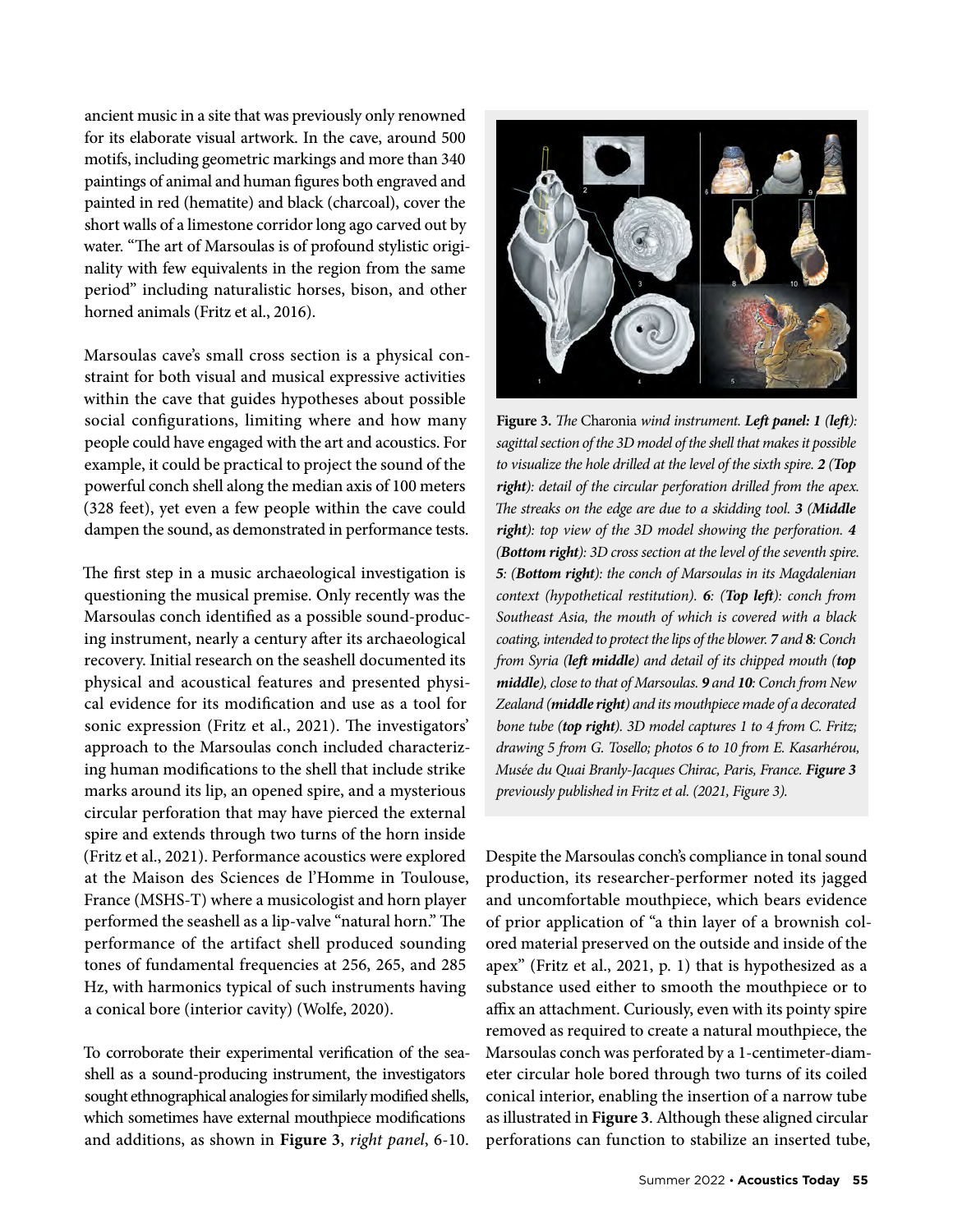#### **ACOUSTICS IN MUSIC ARCHAEOLOGY**

their diameter is much smaller than would be appropriate for an externally affixed mouthpiece, a consideration not explored in the initial study.

Due to the age and fragility of the Marsoulas conch, two resin replicas were commissioned, including the application of pigments to replicate those inside the archaeological shell. In September 2021, we compared the Marsoulas conch with its resin replicas in the Museum of Toulouse. The two resin replica horns produced tones with central frequencies comparable to those of the ancient seashell, verifying their suitability as experimental proxies. We then traveled to several caves in southern France for performance tests using one of the replica conch horns in associated archaeological settings, including a brief visit to the Marsoulas Cave where we made spatial acoustical impulse-response measurements and documented performance tests with the replica instrument. The long and narrow cave has been laser scanned and its extensive artworks investigated using customized image-processing techniques that allow production analyses and multimedia reconstructions (Fritz and Tosello, 2010), as shown in **Figure 2** (Fritz et al., 2016).

The reunion of the Marsoulas conch, in the form of its functionally equal resin replica within its excavation context, the Marsoulas Cave, enabled observations about musical plausibilities in a site of the shell horn's

**Figure 4.** *A music archaeology experimental study just outside the Marsoulas Cave using a 3D-printed and hand-painted replica of the Marsoulas conch. Performed here by auralization researcher Romain Michon. Photo by Barbara Nerness.*





**Figure 5.** *Experimental setup for acoustical impulse-response measurements in the central section of the Marsoulas Cave, adjacent to its iconic, red-dotted bison image (right). A portable omnidirectional loudspeaker and spatial audio recorder were used in this fieldwork conducted by Kolar, Nerness and Valentin in September 2021. Photo by Barbara Nerness.*

likely ancient sounding. Performance experiments can identify contextual sound effects, and they enable the description of site acoustical features that can be measured and expressed according to standard procedures and metrics. Both outside and inside Marsoulas cave, the sounding tone of the replica conch horn was measured from 258 to 260 Hz, within expected range of variation around the 256-Hz fundamental frequency documented in the shell horn's acoustical study (Fritz et al., 2021). We first performed the replica horn on the edge of the ravine outside the opening of the cave into the adjacent valley below (**Figure 4**), from where we heard and recorded converging echoes that prolonged the instrument's sounding tone for almost four seconds. In performance tests inside the cave, we documented frequencies produced using the downward pitch-bending technique in which the player's hand is partially inserted into the shell lip, or musical instrument bell, effectively lengthening its bore (Campbell et al., 2021). With the replica conch, the performer could "bend the tone down" to 234 Hz, extending the shell horn's frequency range. Although to observers, sounds from the replica conch horn did seem to "fill the cave," its performance did not notably excite spatial acoustical modes as we have observed in archaeoacoustics research with shell horns in architectural settings of similar dimensions, such as the stone galleries of Chavín de Huántar, Perú (see [tinyurl.com/yckmef63\)](https://tinyurl.com/yckmef63) (Kolar, 2019).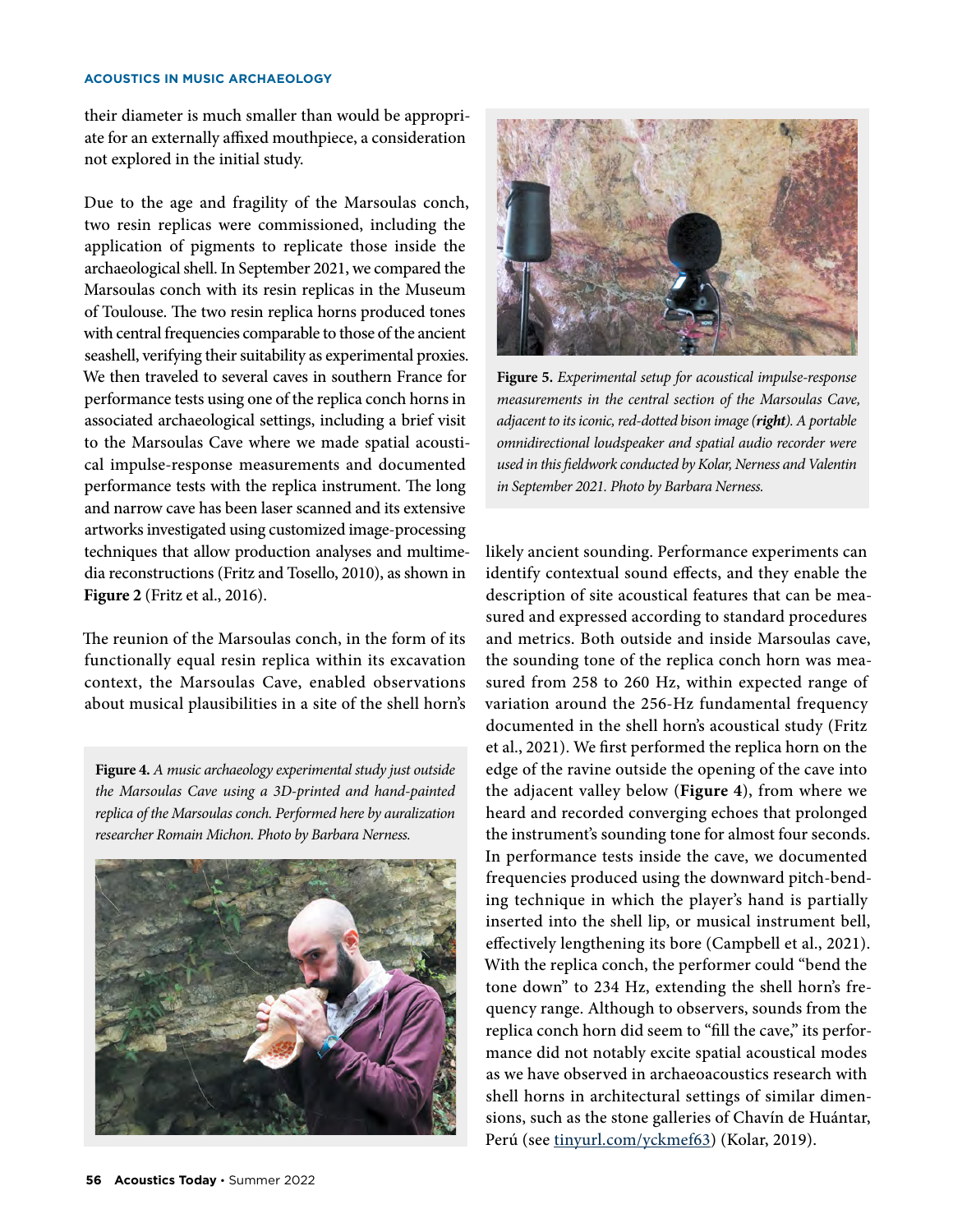Characterization of how the Marsoulas Cave modifies sounds produced within was done using portable audio electronics (**Figure 5**) to make spatial impulse-response measurements. This is the standard procedure for room acoustics, where a known signal is produced from a source and recorded by microphone receivers for analysis. The sound source and receiver were located at approximate human head heights in various positions within the central section of the cave. Due to prior excavations and the presence of a few metal support structures, there cannot be perfect correspondence between the extant cave interior and its conditions during Magdalenian times. However, the overall dimensions and cross-sectional geometries of the cave have not been modified (as evinced by the intact paintings); therefore, measured acoustical parameters and noted structural features would have been similar during the Upper Paleolithic.

Impulse-response measurements are the standard technique for documenting how an enclosed space reflects and absorbs acoustic energy throughout the frequency spectrum of human audition and bodily sensing. One of the most common acoustical metrics for enclosed spaces that has strong perceptual implications is reverberation

time. In the Marsoulas Cave, an analysis of spatial impulse responses collected in locations near the wall art indicate short reverberation times across most of the range of human hearing, around 300 milliseconds for octave bands centered at 250 Hz (near the Marsoulas conch's sounding tone) and above. The standard RT30 metric for reverberation time (**Figure 6**) shows an increase in the prolongation of sound with decreasing frequency, reaching about a half-second duration in the 63-Hz centered band, below that produced by the conch and consistent with the cave's length. Measured acoustics enable the tuning and verification of computational acoustical models, a new research direction that will be used to produce auralization demonstrations of the conch in its cave.

# **Musical Acoustics for Archaeological Interpretation**

Archaeological interpretations are based on inferences from converging material evidence of past human activities. One way to deal with mysteries in the archaeological record is to evaluate functionalities of assembled materials according to what can be known about where, how, and by whom they were used. Musical acoustics offers methodologies for these investigations, such as that of

**Figure 6.** *ISO-3382 room acoustics metrics (analyzed using RØDE Fuzzmeasure software) applied to impulse-response data collected at human head height in front of the central bison painting in the Marsoulas Cave as shown in Figure 5. Reverberation time (T30) is shown, with good agreement across the four channels of the first-order Ambisonics (FOA) microphone (Zoom H3VR) that recorded the impulse responses that were generated via exponential sinusoidal sweeps through a portable omnidirectional loudspeaker (Bose Soundlink Revolve+). Values from the four cardioid outputs of the FOA microphone are plotted (colored lines) along with their average values (black line).*

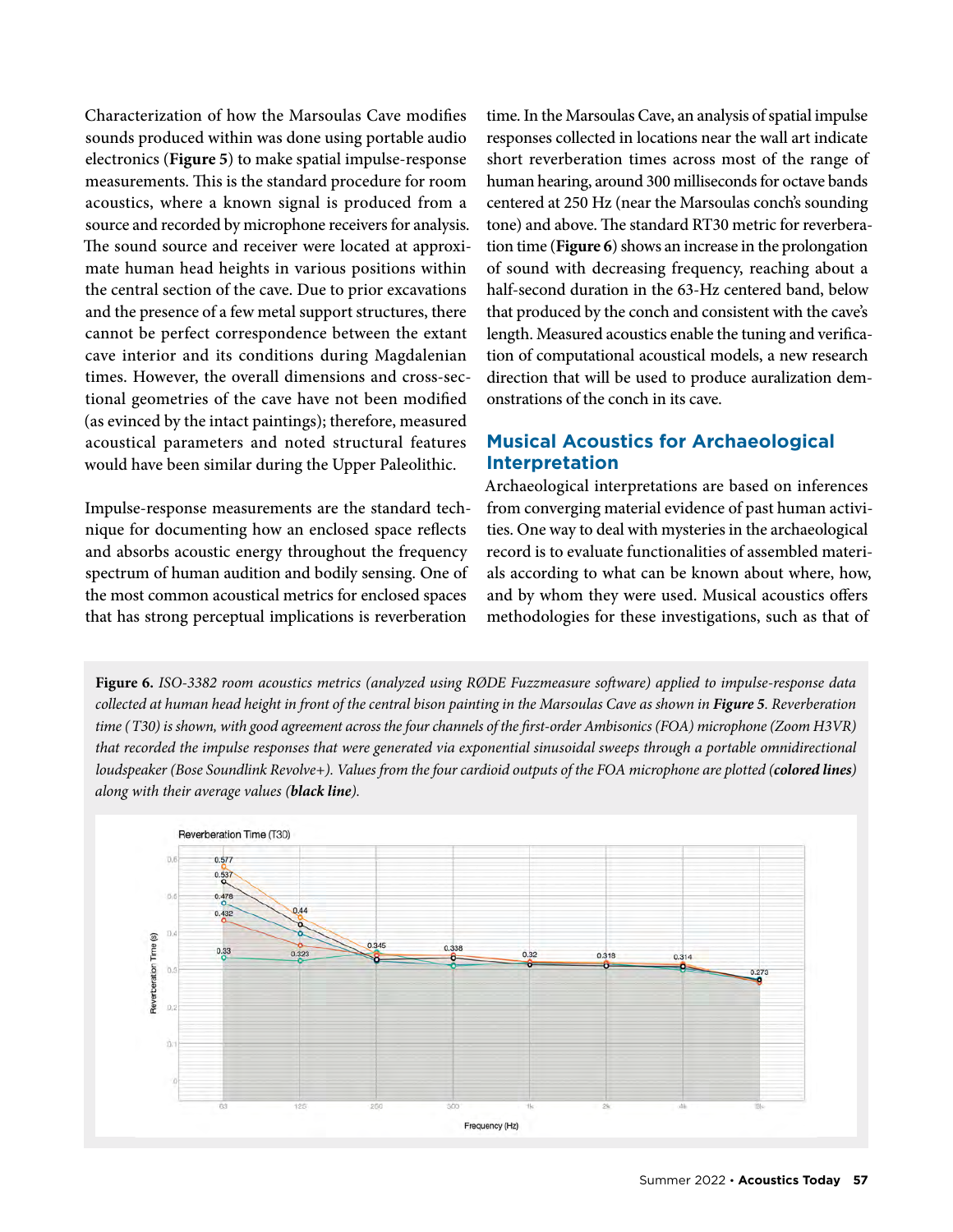#### **ACOUSTICS IN MUSIC ARCHAEOLOGY**

the small perforation through the spire of the Marsoulas conch (**Figure 3**). From a functional point of view, a hole of this size was not required to make the conch sound. If somewhat larger, the aligned holes through two internal turns would be expected to disrupt sound propagation and reflections within the conical bore (Wolfe, 2020; Campbell et al., 2021). However, because of their small diameter, these two internal holes neither improve nor prevent the horn's sounding. Although such a small perforation would not enable the attachment of an external mouthpiece, tests demonstrated that a small bone, like the bones from birds that have been used to produce some Paleolithic flutes (Atema, 2014), can be fit through the Marsoulas conch's open spire and the two aligned holes. Whereas a small-diameter tube is not optimized as a mouthpiece extension, one hypothesis is that the interconnection of a bone flute with a conch shell horn would constitute an amalgamation of sound-producing instruments used during the Upper Paleolithic, a feature that could be seen as evidence for human experimentation in joining together different musical tools. Analogous to a visual expressive culture that appears to mix features of species in some cave paintings, musical instruments created from parts of different animals could be likewise formally combined. This anthropological hypothesis about craft production is supported by the musical acoustics research that shows that the bone-conch amalgamation, although not optimal for sounding, does not prevent the conch from being used as a lip-valve instrument/natural horn.

Archaeology and acoustics can be interrelated to explore the visual-expressive connection between the Marsoulas conch and the cave from which it was excavated. It is notable that the curved interior of the shell's lip and the walls of the cave where the shell was recovered were treated with a similar pigment application technique (Fritz et al., 2021). The similar painting of the shell's interior and its cave's interior suggests a deliberate human linkage of multisensory materials. Acoustical science can be used to explore the physical interaction potentials of the shell horn in relationship to the cave from which it was excavated and to evaluate and demonstrate multimodal interrelationships. The preliminary acoustical study of the Marsoulas Cave provided an initial documentation of its spatial acoustics as well as insights regarding sonic features at the location of its central bison panel, whose red-dot painting technique parallels the markings inside

the lip of the Marsoulas conch. Acoustics, archaeometrics, and anthropology together inform a developing archaeological narrative about a place where music and visual art seem to have been made together 18,000 years ago. Further research will enable interpretations that can be experientially demonstrated by virtually joining visual art and music reconstructions in spatial context.

## **Musical Directions for Rock-Art Acoustics**

Acoustical explorations between musical instruments and the proposed locations of their sounding offer exciting possibilities for new archaeological investigations, as detailed in this overview of the Marsoulas conch and cave study. By documenting the acoustical features of the associated conch and cave, this study takes an approach distinct from precedents in rock-art acoustics, including studies of open-air sites and caves, that can be summarized according to a dominant premise. Following the initiation of research on sound in decorated caves that employed human vocalizations to evaluate resonance effects (Reznikoff and Dauvois, 1988), acoustical measurements in rock-art sites have been conducted to search for patterns of similar acoustical features across locations of artworks (Fazenda et al., 2017). More recent research has sought to relate the acoustics of a painted cave facsimile to the acoustics of an actual cave, the well-known Lascaux Cave, with similar attention to noted sound effects (see [archeologie.culture.fr/lascaux/en\)](https://archeologie.culture.fr/lascaux/en).

"Early visitors of the original Lascaux cave were impressed by some unusual acoustical effects. They observed the relative silence in the cave, which led everyone to instinctively reduce voice levels while entering. Then the soundscape gives the impression that some animals are shouting, running, talking..." (Commins et al., 2020, p. 919).

Similarly, leading research in rock-art acoustics continues to focus on the documentation of human-observed sound effects in acoustical and auditory perceptual terms to connect spaces with human experience (Mattioli and Diaz-Andreu, 2017). The study of rock-art site acoustics has been positioned as a problem for methodological development (Diaz-Andreu and Mattioli, 2017), and the Marsoulas study calls attention to a new research domain for both open-air and enclosed rock-art sites, considering the interrelationships of distinct modes of expressive cultural production without an emphasis on particular sound effects and instead proposing multimodal explorations of acoustical context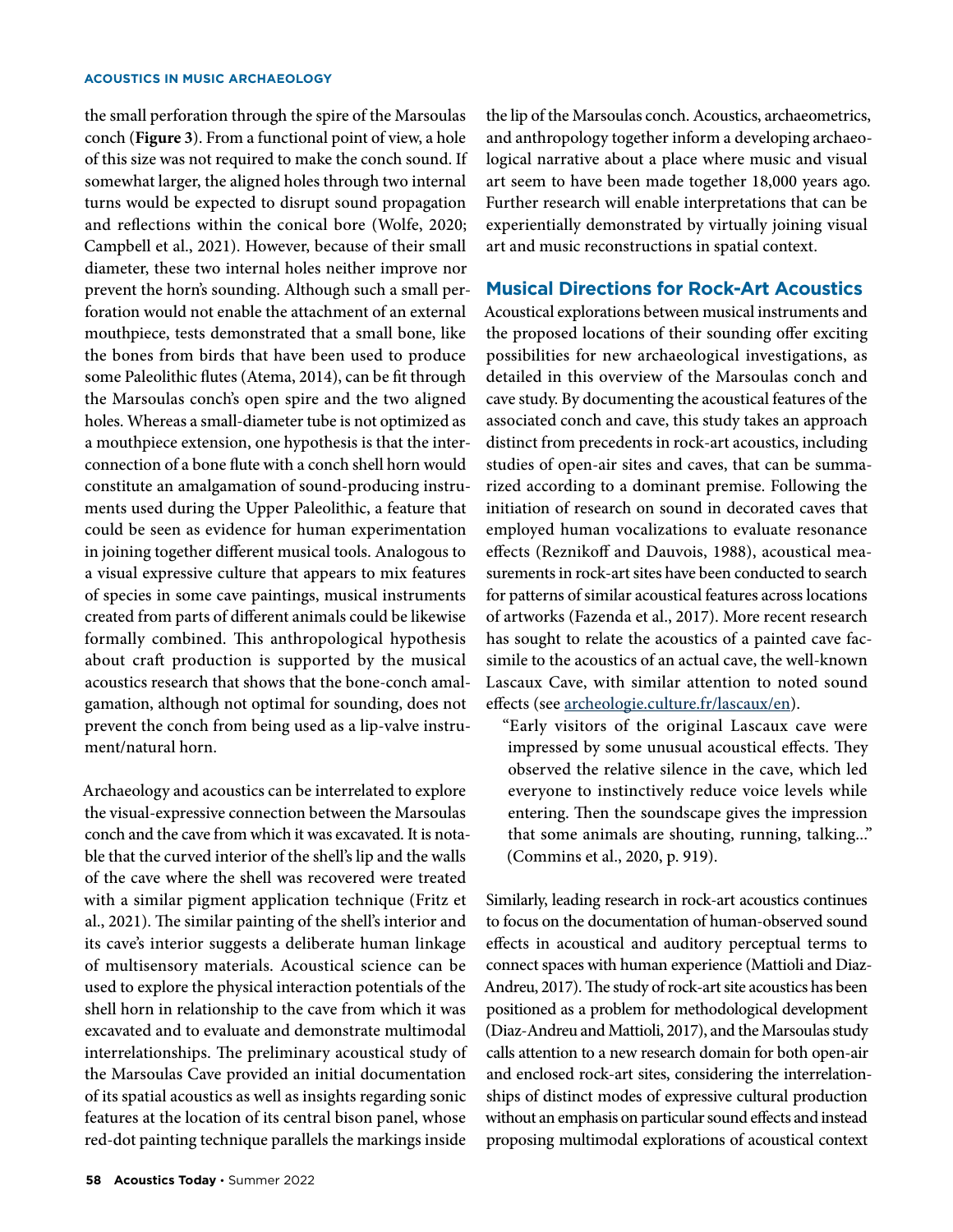and interaction features. Music archaeology, despite its ephemeral topic, can be studied by relating sound-producing instruments to plausible sites of their use that are better known for visual-expressive culture.

Exploring the mechanics of archaeological materials, objects, and structures was once only a possibility through direct testing and experimental reconstructions of instruments using archaeologically substantiated materials and techniques. Now, in addition to physical experimental methods, computational acoustical models enable virtual testing and reconstructions beyond the creation of three-dimensional (3D)-printed replicas that can be produced for aerophones in particular (Katz, 2016). Acoustical measurements of sound-producing instruments and associated spaces provide data to drive computational models and verify these archaeological reconstructions, with direct applications in auralization simulations. Acoustics research opportunities abound in both fieldwork and virtual domains!

# **Music Archaeology into the Future**

Although musical content cannot be recovered from most material remnants of past life, except in the case of materials with musical notation and, more recently, audio recordings, new approaches to music archaeology leverage physics. How instruments work and how their acoustics interact with performance settings can be tested experimentally (Kolar, 2020), related to performance-setting acoustics (Boren, 2021), and, for landscape contexts, estimated using geographical information system (GIS) tools (Witt and Primeau, 2019). These reconstructive explorations can be shared with public audiences via both data visualizations and auralizations, combining cultural heritage spatial acoustics (Katz et al., 2020) with anthropological treatments of sonic communication in the form of music. Cross-disciplinary collaborations unite the distinct areas of expertise required in relating materials and mechanics to human expressive culture. For example, the pioneering European Music Archaeology Project (see [emaproject.eu](http://www.emaproject.eu/)) produced novel explorations of archaeological sites, including caves (Till, 2014), with a musical focus, featuring creative reconstructions of music performed in archaeological acoustical simulations.

The Marsoulas conch and its Magdalenian resting place in the Marsoulas Cave in southern France offer unprecedented physical evidence of the interconnectedness

of visual art making and music. Acoustical science has enabled a functional evaluation of this proposed ancient musical instrument and provided empirical means for characterizing the sounding relationship of the shell horn with a likely context for its performance, despite 18,000 years of silence. Around the world, recent integrations of acoustics and auditory science research in music archaeology are revealing new evidence about sonic expressive culture throughout time. Acoustical methodologies hone the re-sounding of materials and places of importance in past societies, enabling physics-based explorations of music archaeology for audiences today.

# **Acknowledgments**

We thank colleagues in the French Ministry of Culture, and at the Museum of Toulouse, France, for research support and for access to the cultural heritage materials and sites relevant to our studies. We highlight the contributions to the Marsoulas conch study (Fritz et al., 2021) from Pascal Gaillard, Julien Tardieu, and Jean-Michel Court (Plateau d'Etudes Techniques et de Recherches en Audition [PETRA], University of Toulouse, France); Emmanuel Kasarhérou (Musée du Quai Branly-Jacques Chirac, Paris, France); Francis Duranthon (Museum d'Histoire Naturelle, Paris, France); and Philippe Walter (Laboratoire d'Archéologie Moléculaire et Structurale [LAMS], Centre National de la Recherche Scientifique [CNRS], Sorbonne Université, Paris, France). Barbara Nerness and Luna Valentin collaborated on acoustical measurements of the Marsoulas Cave.

#### **References**

Atema, J. (2014). Musical origins and the Stone Age evolution of flutes. *Acoustics Today* 10(3), 26-34.

Boren, B. (2021). Acoustic simulation of J. S. Bach's Thomaskirche in 1723 and 1539. *Acta Acustica* 5, Article 14.

```
https://doi.org/10.1051/aacus/2021006.
```
Both, A. A. (2021). Sonic artefacts of Teotihuacan, Mexico (horns, trumpets and pipes). *Acoustics* 3(3), 507-544.

[https://doi.org/10.3390/acoustics3030034.](https://doi.org/10.3390/acoustics3030034)

Campbell, M., and Kenny, J. (2012). Acoustical and musical properties of the Deskford carnyx reconstruction. *Proceedings of the Acoustics 2012 Nantes Conference, 11th Congrès Français d'Acoustique 2012*, Société Française d'Acoustique, Nantes, France, April 23-27, 2012, pp. 3961-3966. Available at [https://acousticstoday.org/4sDjA.](https://acousticstoday.org/4sDjA) Accessed August 12, 2018.

Campbell, M., Gilbert, J., and Myers, A. (2021). *The Science of Brass Instruments*. Springer Nature, Cham, Switzerland.

Commins, D. E., Coppens, Y., and Hidaka, T. (2020). Acoustics of the Lascaux Cave and its facsimile Lascaux IV. *The Journal of the Acoustical Society of America* 142, 1332-1349. [https://doi.org/10.1121/10.0001724.](https://doi.org/10.1121/10.0001724)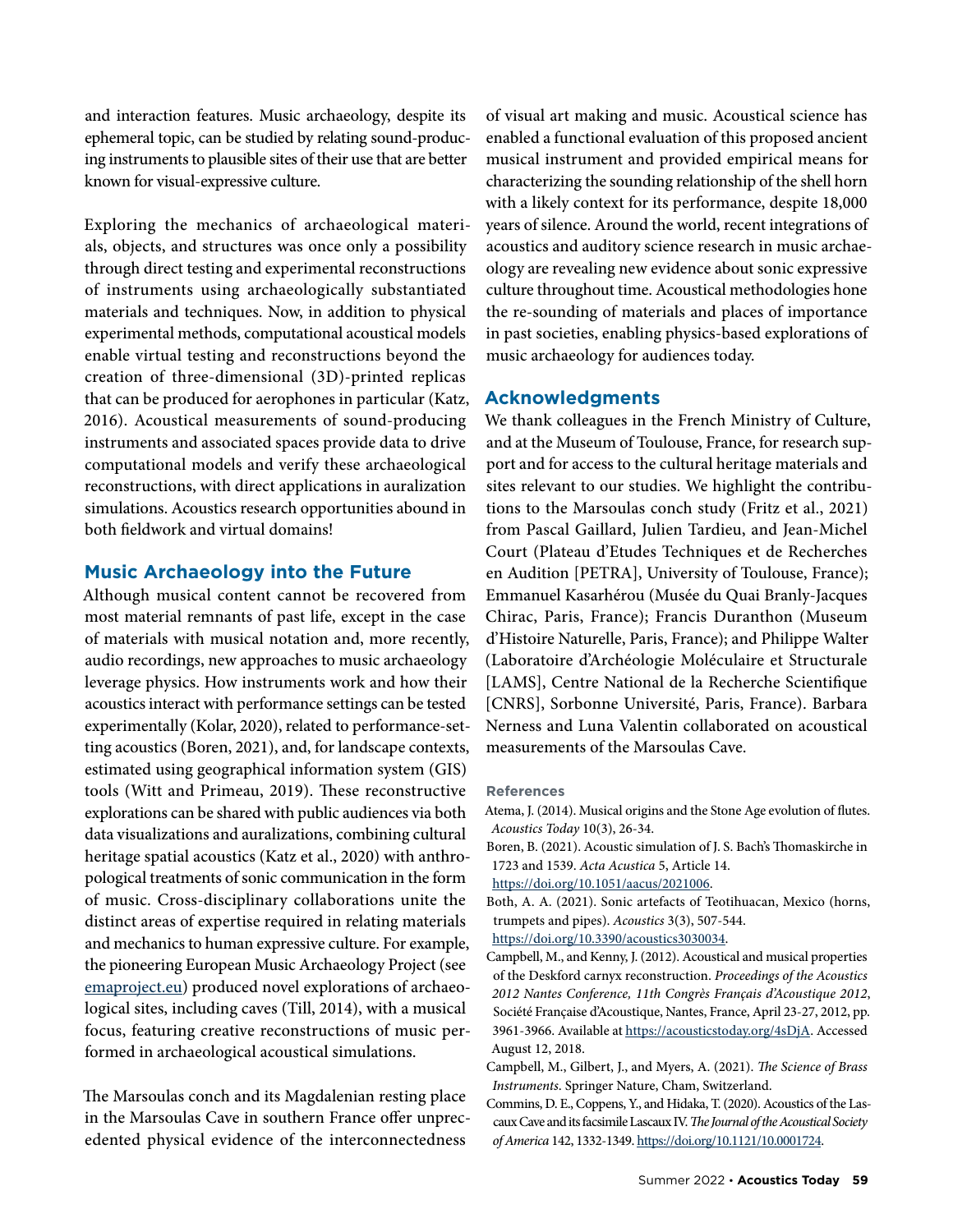#### **ACOUSTICS IN MUSIC ARCHAEOLOGY**

Díaz-Andreu, M., and Mattioli, T. (2017). Rock art, music and acoustics: A global overview. *The Oxford Handbook of the Archaeology and Anthropology of Rock Art*, pp. 503-528.

<https://doi.org/10.1093/oxfordhb/9780190607357.013.8>.

- Eichmann, R. (2018). Music archaeology. In R. Bader (Ed.), *Springer Handbook of Systematic Musicology*. Springer International Publishing, Cham, Switzerland, pp. 1005-1015.
- Fazenda, B., Scarre, C., Till, R., Jiménez Pasalodos, R., Rojo Guerra, M., Tejedor, C., Ontañón Peredo, R., Watson, A., Wyatt, S., García Benito, C., and Drinkall, H. (2017). Cave acoustics in prehistory: Exploring the association of palaeolithic visual motifs and acoustic response. *The Journal of the Acoustical Society of America* 142, 1332- 1349. [https://doi.org/10.1121/1.4998721.](https://doi.org/10.1121/1.4998721)
- Fritz, C., and Tosello, G. (2010). *Marsoulas: Renaissance d'une Grotte Ornée.* Éditions Errance, Paris, France.
- Fritz, C., Tosello, G., Fleury, G., Kasarhérou, E., Walter, P., Duranthon, F., Gaillard, P., and Tardieu, J. (2021). First record of the sound produced by the oldest Upper Paleolithic seashell horn. *Science Advances* 7(7), eabe9510. [https://doi.org/10.1126/sciadv.abe9510.](https://doi.org/10.1126/sciadv.abe9510)
- Fritz, C., Willis, M. D., and Tosello, G. (2016). Reconstructing Paleolithic cave art: The examples of Marsoulas Cave (France). *Journal of Archaeological Science: Reports* 10, 910-916.

[http://dx.doi.org/10.1016/j.jasrep.2016.05.012.](http://dx.doi.org/10.1016/j.jasrep.2016.05.012)

- Johnson, M. (2020). *Archaeological Theory: An Introduction*, 3rd ed. Wiley-Blackwell, Hoboken, NJ.
- Katz, B., Murphy, D., and Farina, A. (2020). Exploring cultural heritage through acoustic digital reconstructions. *Physics Today* 73(12) 32-37.
- Katz, J. (2016). The Maya Music Project: Analysis and documentation of Ancient Maya musical artifacts. In R. Eichmann, L.-C. Koch, and F. Jianjum (Eds.), *Papers for the 9th Symposium of the International Study Group on Music Archaeology*, Berlin, Germany, pp. 257-261.
- Kolar, M. A. (2018). Archaeoacoustics: Re-sounding material culture. *Acoustics Today* 14(4), 28-37.

Kolar, M. A. (2019). Conch calls into the Anthropocene: Pututus as instruments of human-environmental relations at monumental Chavín. *Yale Journal of Music & Religion* 5(2), 22-630. [https://doi.org/10.17132/2377-231X.1151.](https://doi.org/10.17132/2377-231X.1151)

- Kolar, M. A. (2020). Situating Inca sonics: Experimental music archaeology at Huánuco Pampa, Peru. In M. Stöckli and M. Howell (Eds.), *Flower World: Music Archaeology of the Americas*, vol. 6. Ekho VERLAG, Berlin, Germany, pp. 13-46.
- Kolar, M. A., Covey, R. A., and Cruzado Coronel, J. L. (2018). The Huánuco Pampa acoustical field survey: An efficient, comparative archaeoacoustical method for studying sonic communication dynamics. *Heritage Science* 6, 39. [https://doi.org/10.1186/s40494-018-0203-4.](https://doi.org/10.1186/s40494-018-0203-4)
- Kolar, M. A., Rick, J. W., Cook, P. R., and Abel, J. S. (2012). Ancient pututus contextualized: Integrative archaeoacoustics at Chavín de Huántar, Perú. In M. Stöckli and A. A. Both (Eds.), *Flower World: Music Archaeology of the Americas,* vol. 1. Ekho VERLAG, Berlin, Germany, pp. 23-53.
- Lane, K. J. (In Press). Pounding the ground for the thunder god: Sprung dancefloors in the Pre-Hispanic Andes. *Journal of Anthropological Archaeology*, Special Issue: Latin American Music Archaeology.
- Loose, R. (2012). That old music: A reproduction of a shell trumpet from Pueblo Bonito. *Papers of the Archaeological Society of New Mexico* 38, 127-133.
- Lubman, D. (1998). Archaeological acoustic study of chirped echo from the Mayan pyramid at Chichén Itzá. *The Journal of the Acoustical Society of America* 104(3), 1763.
- Mattioli, T., and Díaz-Andreu, M. (2017). Hearing rock art landscapes: A survey of the acoustical perception in the Sierra de San Serván area in Extremadura (Spain). *Time and Mind: The Journal of Archaeology, Consciousness and Culture* 10(1), 81-96. <https://doi.org/10.1080/1751696X.2016.1267919>.

Olsen, D. A. (2002). *Music of El Dorado: The Ethnomusicology of Ancient South American Cultures*. University Press of Florida, Gainesville, Florida.

Orr, S. A. (2021). In situ acoustic analysis of two twentieth-century heritage carillons. *Heritage Science* 9, 16.

<https://doi.org/10.1186/s40494-021-00482-8>.

- Rainio, R. (2016). Sucked trumpets in prehistoric Europe and North America? A technological, acoustical and experimental study. In R. Eichmann, L.-C.. Koch, and F. Jianjun (Eds), *Studies in Music Archaeology X. Symposium of the International Study Group on Music Archaeology, Berlin, Germany, September 9-12, 2014, pp. 151-168.*
- Reznikoff, I., and Dauvois, M. (1988). La dimension sonore des grottes ornées. *Bulletin de la Société Préistorique Française* 85(8), 238-246.
- Smith, H. N. (2020). *Rock Music: The Sounds of Flintknapping*. Master's Thesis, Kent State University, Kent, OH.
- Stöckli, M., and Howell, M. (Eds.). (2020). *Flower World: Music Archaeology of the Americas*, vol. 6. Ekho VERLAG, Berlin, Germany. Available at <https://www.ekho-verlag.com/flower-world-vol-6/>.
- Till, R. (2014). Sound archaeology: Terminology, Paleolithic cave art and the soundscape. *World Archaeology*, 46(3), 292-304.
- Valentin, L., Kolar, M. A., and Monteil, P. (2022). Speleoacoustics in Southern Ardèche for auralizations and music experimentation. *Proceedings of the Sound and Music Computing Conference, SMC-22: Music Technology and Design.* Saint-Étienne, France June 4-12, 2022.
- Witt, D., and Primeau, K. (2019). Performance space, political theater, and audibility. *Acoustics* 1(1), 79-81.

[https://doi.org/10.3390/acoustics1010007.](https://doi.org/10.3390/acoustics1010007)

- Wolfe, J. (2018). The acoustics of woodwind musical instruments. *Acoustics Today* 14(1), 50-56.
- Wolfe, J. (2020) Brass instrument (lip reed) acoustics: An introduction. Available at<http://www.phys.unsw.edu.au/jw/brassacoustics.html>. Accessed February 19, 2022.

#### About the Authors



#### Miriam A. Kolar kolar@culturalacoustics.org

*Center for Computer Research in Music and Acoustics (CCRMA) Department of Music Stanford University Stanford, California 94305-8180, USA*

Miriam A. Kolar, an adjunct professor in the Center for Computer Research in Music and Acoustics (CCRMA), Stanford University, Stanford, California, studies human-sonic interrelationships across time and geography, integrating acoustical and auditory perceptual science methodologies in prehistoric archaeology. Since 2008, Dr. Kolar has led archaeoacoustics and music archaeology research at the 3,000-year-old UNESCO World Heritage Centre Chavín de Huántar, Peru, with a second Andean project on sonic communication in Inca contexts. She has joined Carole Fritz and Gilles Tosello in coordinating acoustics research in Upper Paleolithic sites including the Chauvet and Marsoulas caves. She collaborates on auralization research and multimodal interfaces for cultural heritage engagement.